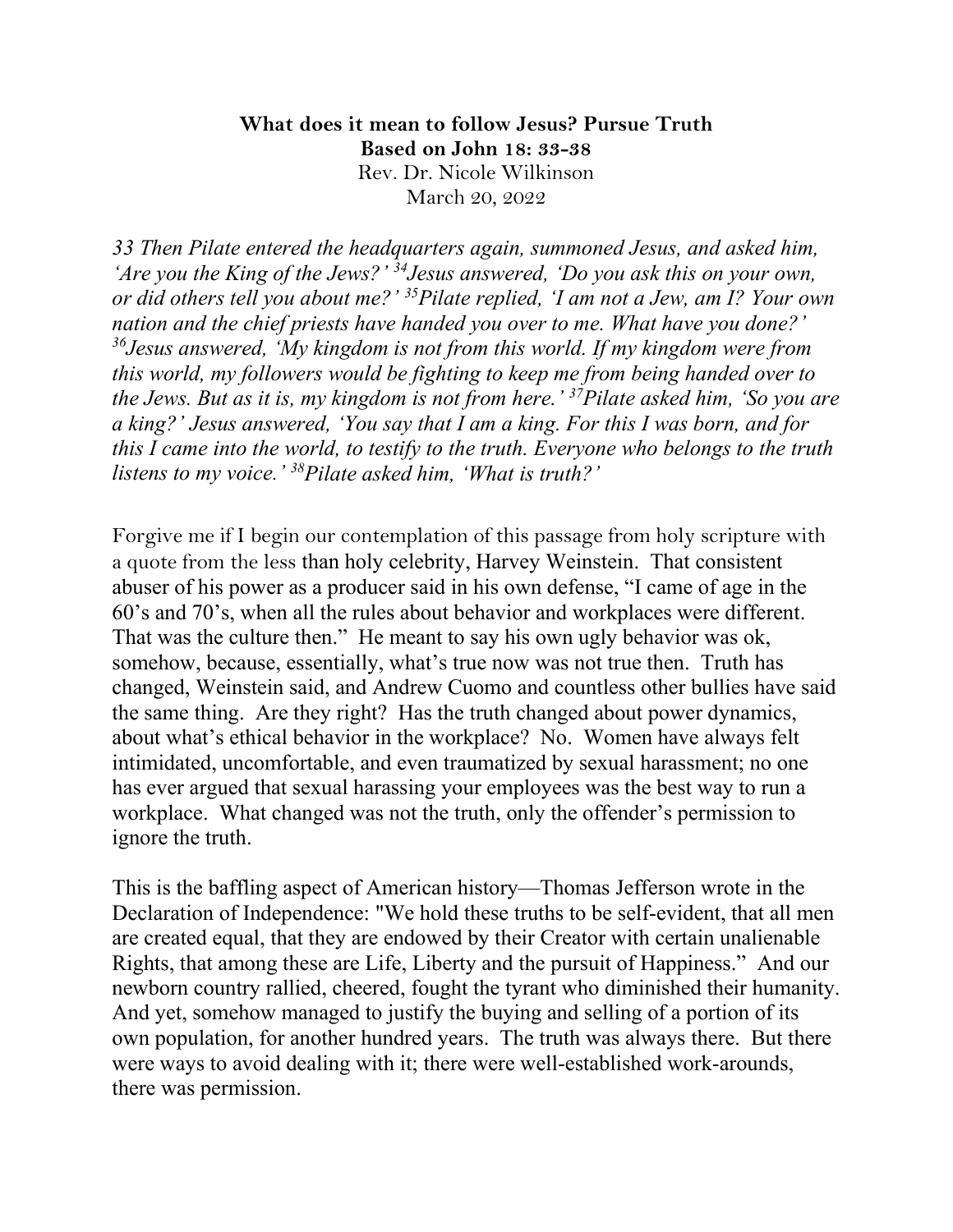When Jesus comes before Pilate in John's gospel, he stakes his claim on the truth, about which he seems to have no doubts. "I came to testify to the truth," he says. Call me a king, or don't, he tells Pilate, whatever. I'm here to tell the truth.

And Pilate asks Jesus, what is truth? Very philosophical of him. Very deep. Well, what is truth, really? Does Pilate really want to know? Is he really asking Jesus a question? Or is he saying—look the truth is hard to pinpoint; it's slippery. There are alternative facts; it depends who you ask.

That would be a classic autocrat move. To say, oh truth, that's something that children believe in! I decide what's true and what's not true.

Remember that just *before* the Russian invasion of Ukraine, Putin was swearing up and down that he had no intention of invading Ukraine. It made me wonder, why is he so blatantly lying? How do you slap someone in the face and at the same time deny that you bear them any ill feelings?

But the thing with Putin is, he has created a world where there simply is no such thing as true and false. He could claim to be 8 feet tall and do it without so much as a blush; if you gave him a lie detector test, his heart rate would never increase. Because in his world, Putin does not speak to *describe* what is real; he speaks to *decide* what is real. God said let there be light and there was light. Putin says, that's not a war, there's no Ukraine and in his mind--no war, no Ukraine.

As Americans, and more importantly as followers of Jesus, we need to see clearly how dangerous is Putin's utter disregard for truth. Because we've seen glimpses of something along those lines in our own country. In the last few years, I've had conversations in which family members or friends seem to have given up on truth. When the objection, "I don't think that's true," was raised, the other person responded, "I don't bother finding out if it's true, I just pass it on." Or in another case, "that's not the point." Really? What is the point, of speaking, of writing, of posting on social media, what is the point of language at all, if it's not to communicate things we know to be true?

Look, it's a confusing world. Just this week there was a deep-faked video of Volodomir Zelensky apparently calling on Ukrainians to surrender. People lie and they may do it convincingly, there are higher tech ways to lie nowadays. So it may be difficult to tell who is lying and why. But it's *our job*. To sort through the untruths and the half-truths in pursuit of truth. We can't follow Jesus and love our neighbor if we are not properly oriented to what is true around us. By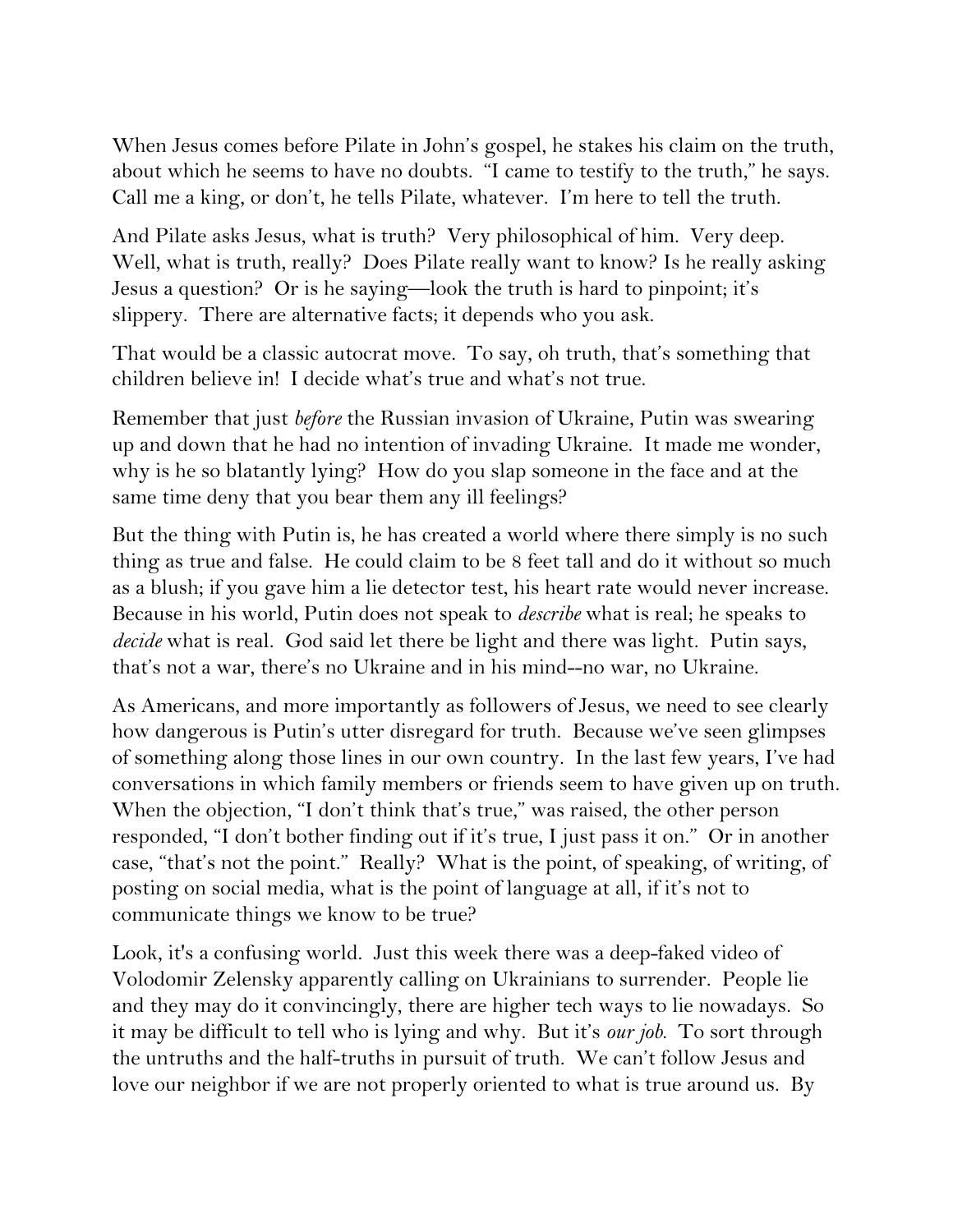all accounts, Jesus could *tell*, he could see into the hearts of people, he knew a lie for what it was. But we may have to work at it—and we may have to work at it a lot.

There are two aspects necessary to pursuing the truth. First, we have to believe that there is such a thing. We can't be like Pilate—well, what is truth, really? Friends, we cannot continue to believe in God unless we believe that there is such a thing as truth. Just because you can't *contain* the truth on a bumper sticker or in a political slogan, doesn't mean that there *is* no truth. We may find it hard to articulate what is true. But we should never let go of our ability to recognize a lie. To recognize it and call it out and refuse to give it air.

I was never a huge fan of the movie *Forest Gump*. But there's one scene that stays in my mind. The almost-girlfriend, Jenny, has an abusive boyfriend, and Forest sees the boyfriend hitting her. Jenny makes excuses for the boyfriend, he doesn't mean it, it's my fault, but Forest insists, very simply, "He shouldn't be hitting you." Period. It doesn't take a genius, there's no need to go into justifications; he shouldn't be hitting you—that's what's true in that situation. It's so important that we maintain our ability to see and to articulate the truth—people's lives depend on it. Children shouldn't be kept in cages. Hospitals and schools should not be bombed. We can't let the ubiquitous phrase, "It's complicated," be a copout; we have to be willing to stake our claim on what we know to be true.

And at the same time, and equally important, to pursue the truth requires humility. We don't *own* the truth, we don't keep it in our back pocket. The truth doesn't change, but *we* do. Our language changes, our vision changes, and our ability to articulate the things that have always been true changes. What we carved in stone a hundred years ago becomes inadequate to our understanding of the truth today. We hope that our ability to see and say the truth improves over time, that we listen to more voices, that we get a fuller picture. But there have definitely been periods when our ability to perceive the truth has deteriorated. We need to remember that we are not immune to believing in lies or to giving up on truth. We pursue the truth; we don't own it.

What Putin's Russia should teach us is the same thing that Hitler's Germany taught us, the same thing that Stalin's Russia taught us, the same thing that the McCarthy era taught us—truth matters. It is not created in the mouth of the speaker. When powerful people lie, their lies are powerful, even deadly. So it is up to all of us, however much power we have or don't have, it is up to all of us to pursue the truth. It won't be handed to us in a Facebook meme or a slogan. We